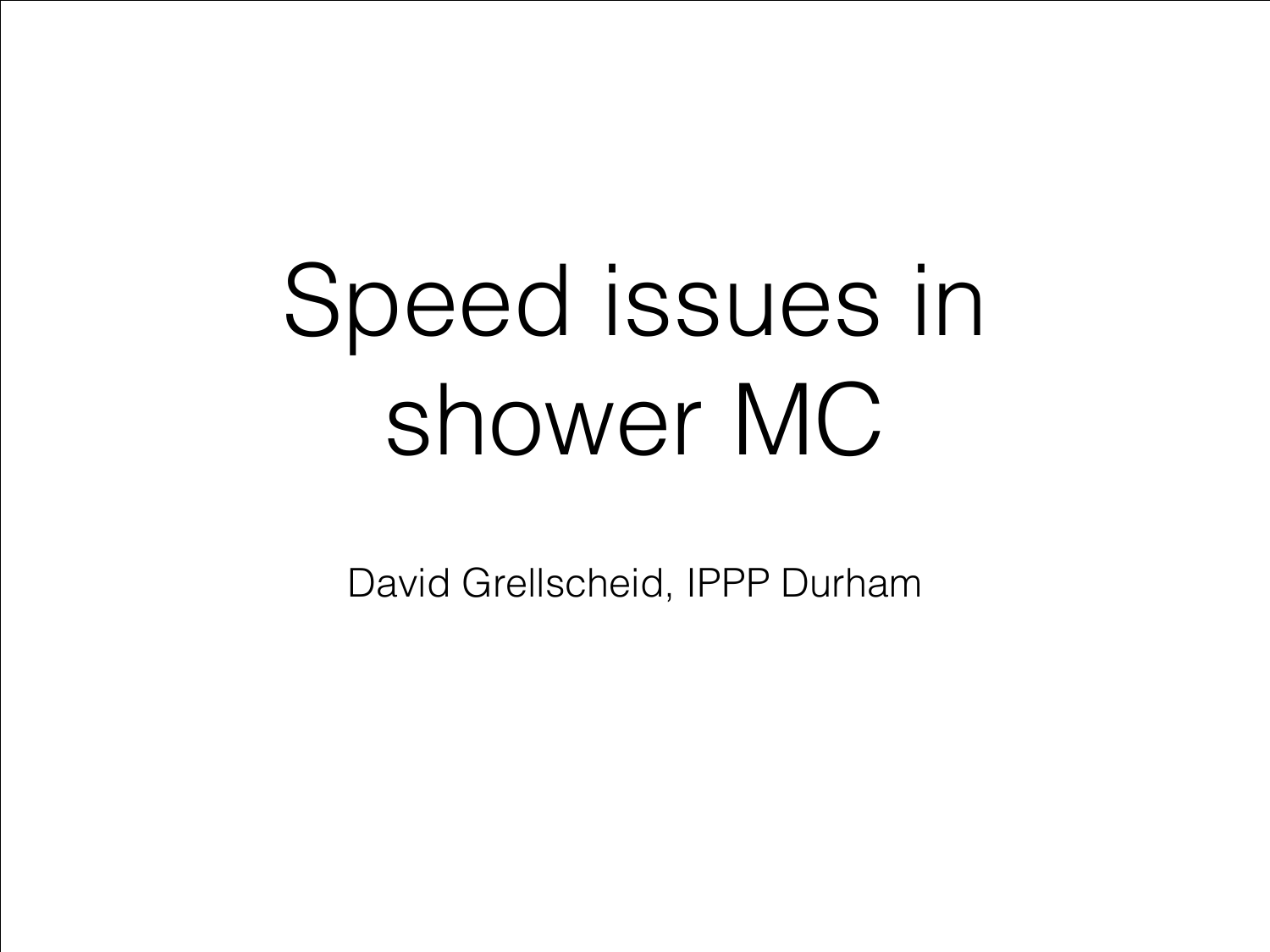## Summary of blackboard talk

- In Herwig++, Shower/MPI/Hadronization/Decays can process events at  $\sim$  60 ev/sec. on 3 GHz ==  $\sim$  50M clock ticks per event.
- Fixed init time before the run:  $\sim$  1500 events' worth /  $\sim$  30s.
- Share of runtime: Shower/MPI 50%, Hadr. 27%, Decays 23%
- Algorithms are *very* sequential, no good handle to parallelize within the event
- But: trivial to parallelize across events, easy to keep CPUs busy. No need to do internal threading etc.; other CPUs are busy with their own event streams anyway
- Outsourcing these steps to GPU not worth the effort: Architecturally, 32 threads in a warp need to follow identical instruction stream. Code branches lead to threads running 0-ops when the branch does not apply to them; 32 MC events *will* go down 32 different branches => parallelisation factor of 32 is lost.
- However, GPUs for Matrix Elements make a lot of sense! Needs more investigation to link up with serial downstream processing.